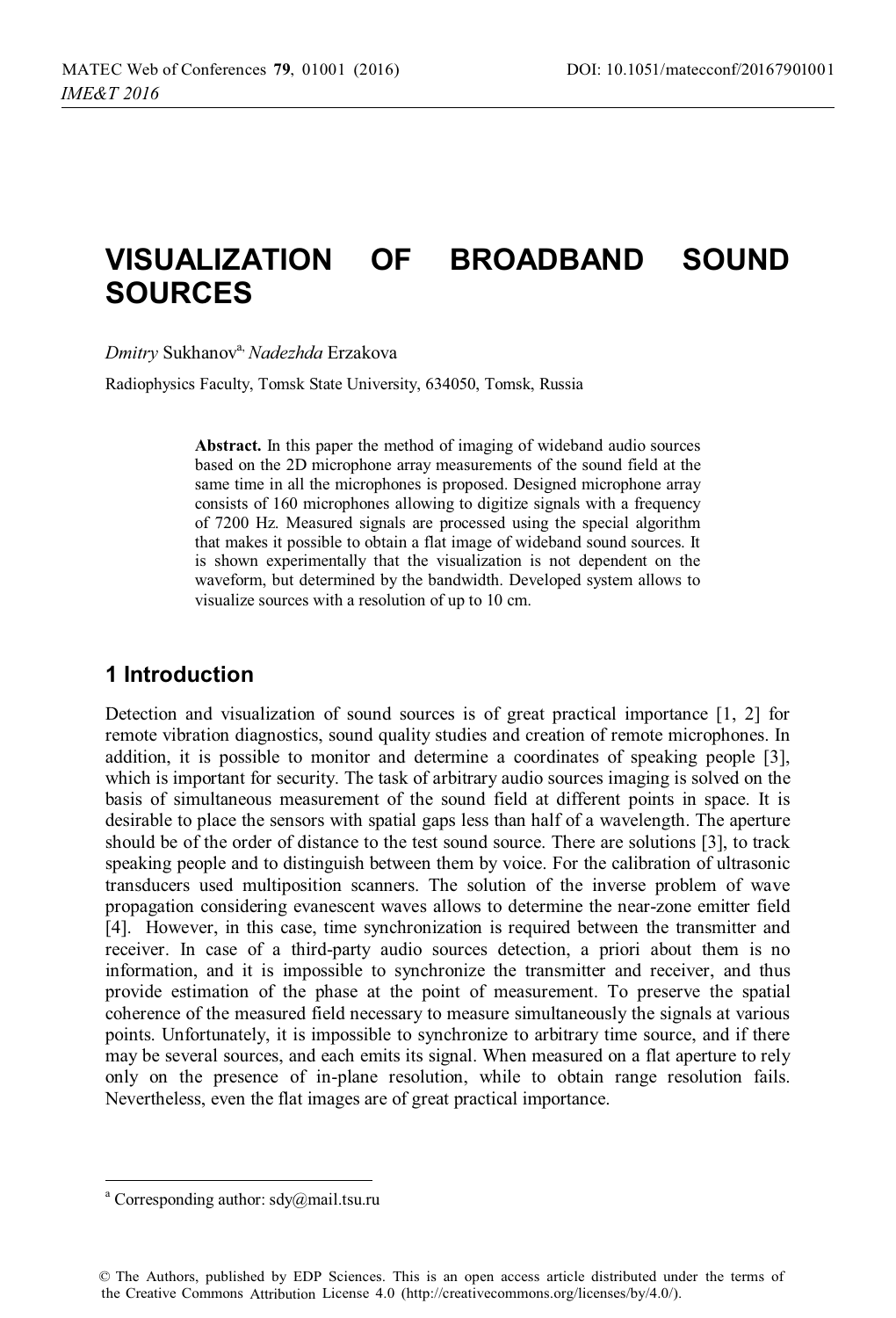In this paper, we propose to carry out the focus of the measured field in the object plane at each frequency separately and then sum up the intensities of the received monochromatic images. This approach allows us to visualize any sound sources regardless of the waveform.

### **2 Visualization of sound sources**

The scheme of the broadband measurements on the basis of a two-dimensional array of microphones shown in Figure 1. A two-dimensional array of microphones located in front of the sound source at a distance  $h$ . We assume that a third-party source emits a signal with a wide frequency range. Radiated waves fall into the microphone array and simultaneously digitized. It is assumed that the range to the emitter is less than or about the aperture size of the system. Thus, the source is in the near area of array, and therefore applying of wave field focusing it is possible sources visualization with a wavelength resolution.



**Figure 1.** Scheme of ultrasonic measurements.

To solve the inverse problem of accurate sources images recovery we propose a method of broadband spatial matched filtering. First apply the Fourier transform to the signals measured from all microphones:

$$
\widetilde{P}(x, y, z = 0, \omega) = \int_{-\infty}^{\infty} P(x, y, z = 0, t) \exp(i\omega t) dt,
$$
\n(1)

where  $P(x, y, z = 0, t)$  – signal, measured in point  $(x, y, 0)$ ,  $\omega$  – frequrncy.

Since the measurements are simultaneous, the spatial coherence of signals stored on separate frequencies. Next, we calculate the plane wave spectrum of the wave field at each frequency in the measurement plane:

$$
\widetilde{\widetilde{P}}(k_{x},k_{y},z=0,\omega) = \int_{-\infty-\infty}^{\infty} \int_{-\infty}^{\infty} \widetilde{P}(x,y,z=0,\omega)e^{-ik_{x}x-ik_{y}y}dxdy,
$$
\n(2)

where  $k_x, k_y$  – spatial frequencies.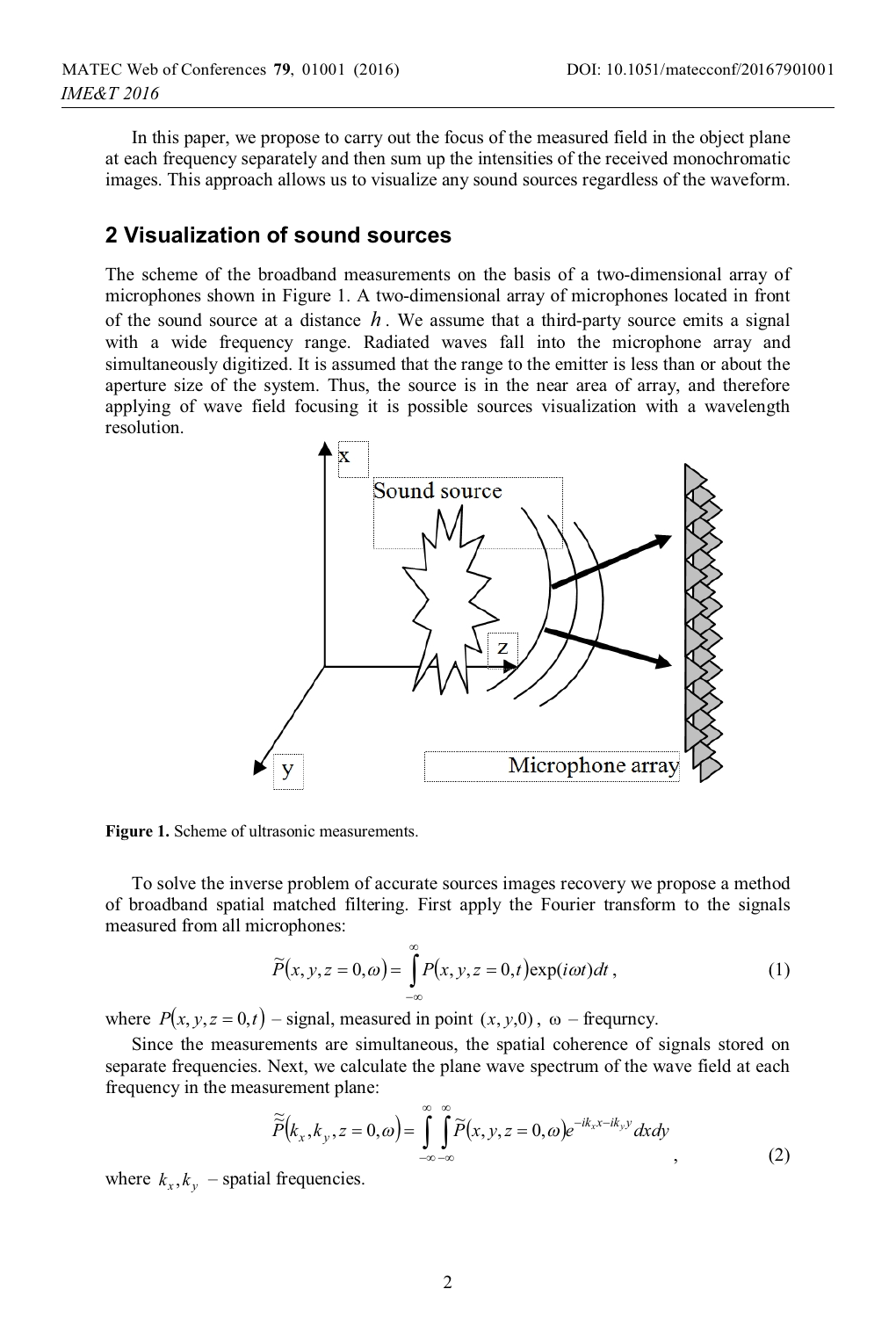By the plane-wave spectrum, we can easily restore the field in the source plane [5– 7]. We are restoring the spatial spectrum of the source in the plane at a distance *h* by a  $factor \exp(-ik_h)$ :

$$
\widetilde{P}(x, y, z = -h, \omega) = \int_{-\infty}^{\infty} \int_{-\infty}^{\infty} \widetilde{\widetilde{P}}(k_x, k_y, z = 0) \exp(-ik_z h) \exp(ik_x x + ik_y y) dk_x dk_y,
$$
 (3)

where  $k_z = \sqrt{(\omega/c)^2 - k_x^2 - k_y^2}$ . Modifier exp( $-i k_z h$ ) allows us to restore even field and

evanescent waves in the near-source zone. Because there is no synchronization of the sound source and the receiver, we can not provide in-phase addition of the signals from the source at all frequencies. It is therefore proposed to sum up the squares of modules of ultrasound images at each frequency. Square module, but not module itself, proposed to use as it will increase the level of the dominant signal relative to the background, which helps visualize concentrated sources. Thus, wideband processing is performed as follows:

$$
P(x_s, y_s) = \sum_{n} \left| \widetilde{P}(x_s, y_s, \omega_n) \right|^2, \qquad (4)
$$

The proposed method has been verified by numerical simulations. The numerical model considered two point sources at a distance of 60 cm from the measurement plane. Figure 2 shows the simulated measured field at a frequency of 3500 Hz. It is considered that radiation produced in the frequency band from 500 Hz to 3500. A shape of the signal is random. Two emitters are not synchronized and emit different signals.

Note, however, that the field is not measured at all points in space, but only where the microphones are. Consider the case of the 96 array elements arranged in a rectangular grid 16x6 cells with gaps of 6 cm. Location of the microphones is shown in Figure 3.





**Figure 2.** Field of sources on 3500 Hz. **Figure 3.** Placement of microphones in receiver array.

After processing by the broadband space - matched filter the intensity image of two sources has been restored (Figure 4). Image has artifacts caused by array sparsity. Image sources localized stronger along the *x* axis than along the *y* axis because of the aperture size of *x* axis is 90 cm and on the axis  $y$  is 30 cm. After treatment by the formula (4) the image of two broadband sources was restored (Figure 5).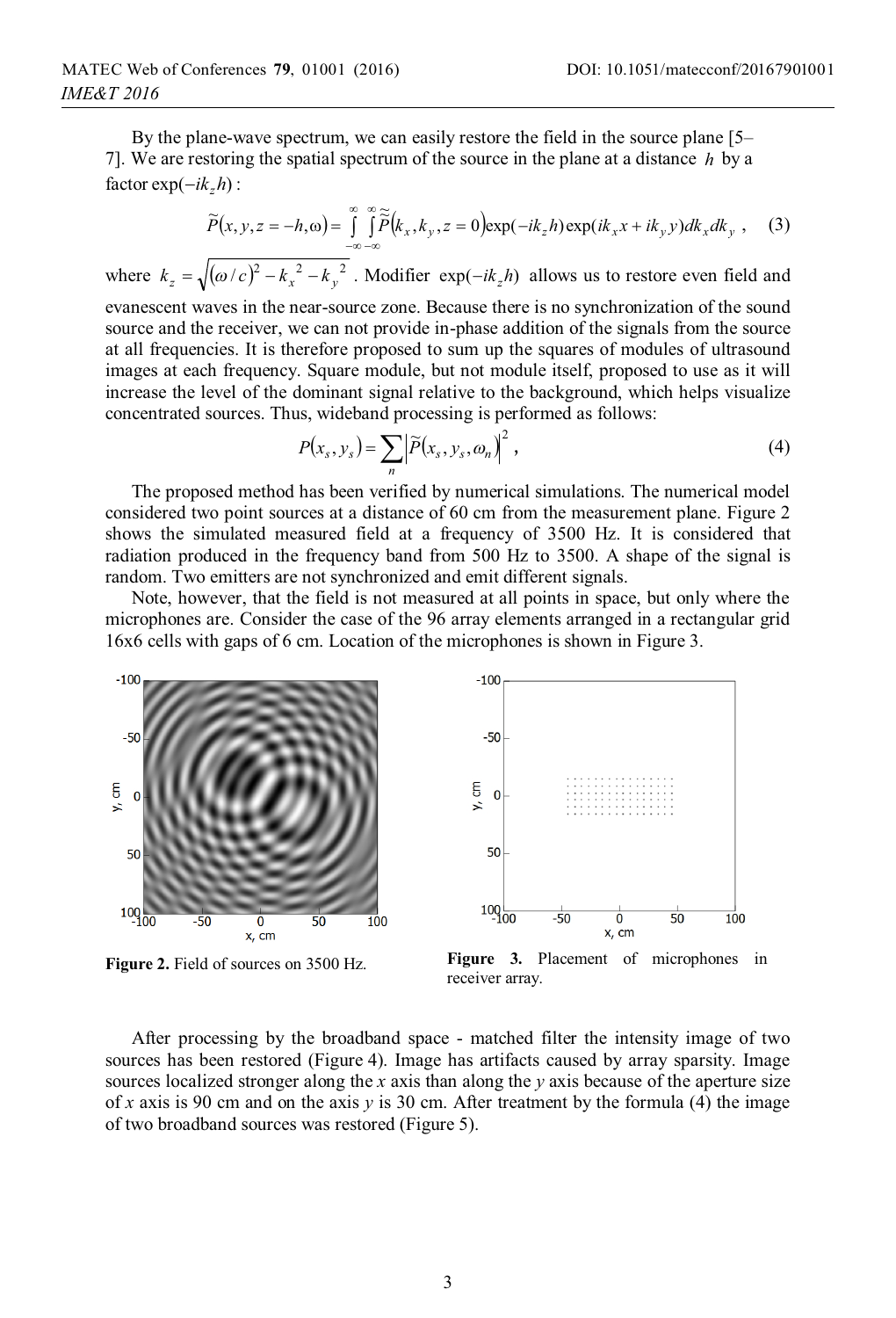

**Figure 4.** Reconstruction of sources image at a distance 60 cm on frequency 3500 Hz.



**Figure 5.** Reconstruction of sources image at a distance 60 cm in an frequency range 500–3500 Hz.

In this image there are no artifacts due to the fact that the sum intensity increases the signal - noise at  $\sqrt{N}$  times. numerical simulation results confirm the applicability of the method of broadband space - matched filtering.

#### **3 Experimental research**

For experimental studies two-dimensional array of microphones has been developed consisting of 6 linear arrays (Figure 6).





Each line contains a set of 16 electret microphones connected to a separate unit with a 16-channel multiplexer and an amplifier. Linear arrays are connected via a multiplexer to the ADC block individual channels. Each electret microphone bias voltage is supplied via a separate resistor. Out of a separate microphone connected via a capacitor to the multiplexer. The multiplexer is connected to the microcontroller STM32F407 and controlled by four binary outputs addressing and one output on / off. Multiplexer output is connected to a microcontroller, which allows the digitized signal from all the microphones in the linear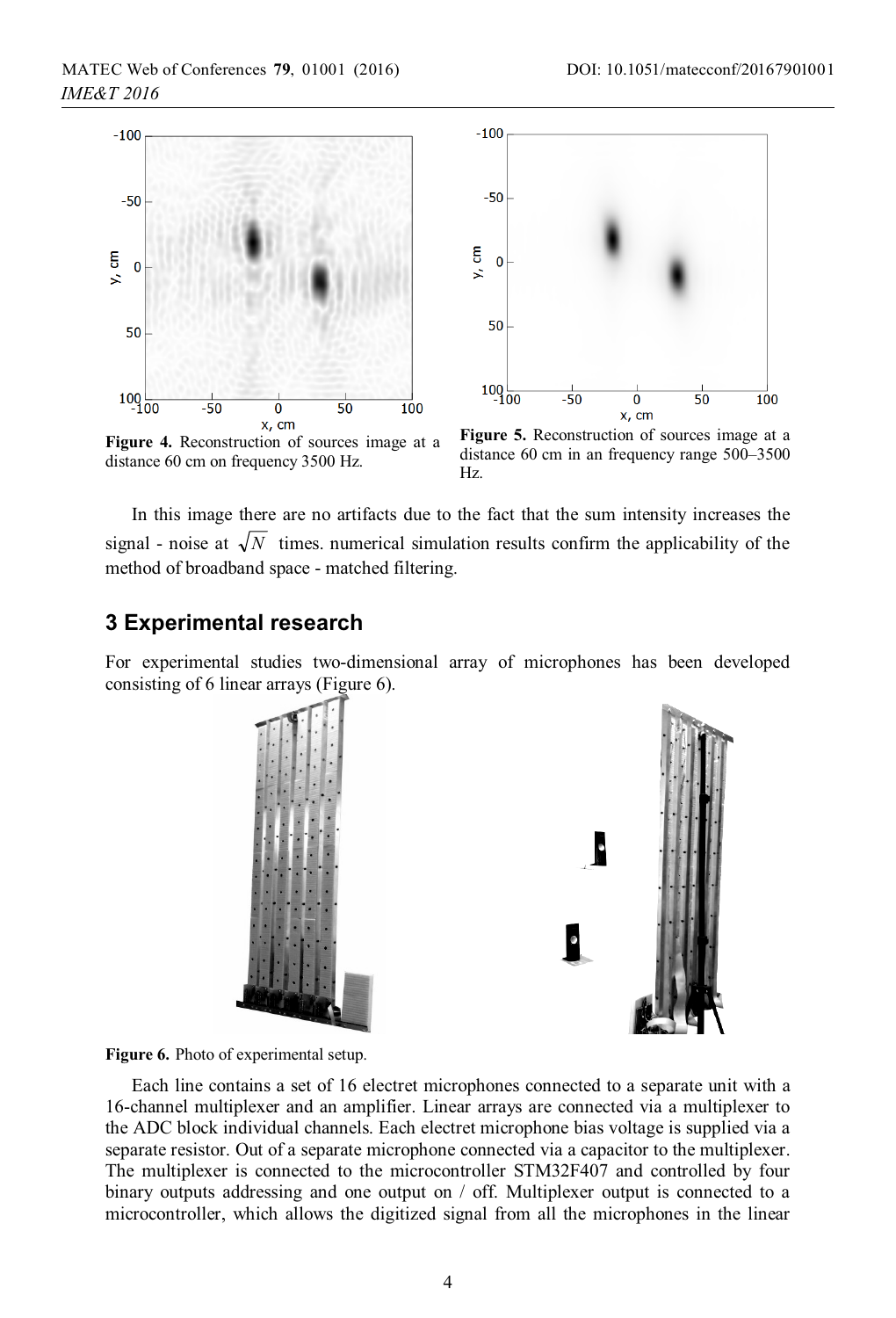array. This setting allows you to simultaneously digitize signals of a 96 microphones with a frequency of 7200 Hz. Microcontroller transmits digitized signals to a personal computer for further processing. A two-dimensional array of the microphone is positioned vertically to the sound source at a distance of 60 cm. The sound source is a speaker that emits a signal at a particular frequency range and controlled by the computer. As a result of the experiment was measured noise signal (frequency band from 100 to 4000 Hz) being emitted from the speakers and fall into one of the microphones is shown in Figure 7.



**Figure 7.** Noise signal in a microphone array from the two oscillators.

It is known that the spectrum of the noise signal is approximately uniform at all frequencies, which means that the signal is broadband. Formula  $(1-4)$ , whereby the image was restored two sound sources (see Figure 8) have been applied to the measured data.





It can be seen that the experimental result is in good agreement with numerical simulations. Point emitters clearly visualized. That is, there is a possibility of detecting the quite arbitrary signal source. It does not require a priori information about the signal form but only enough signal to be broadband. The experimental setup provides a resolution of about 10 cm.